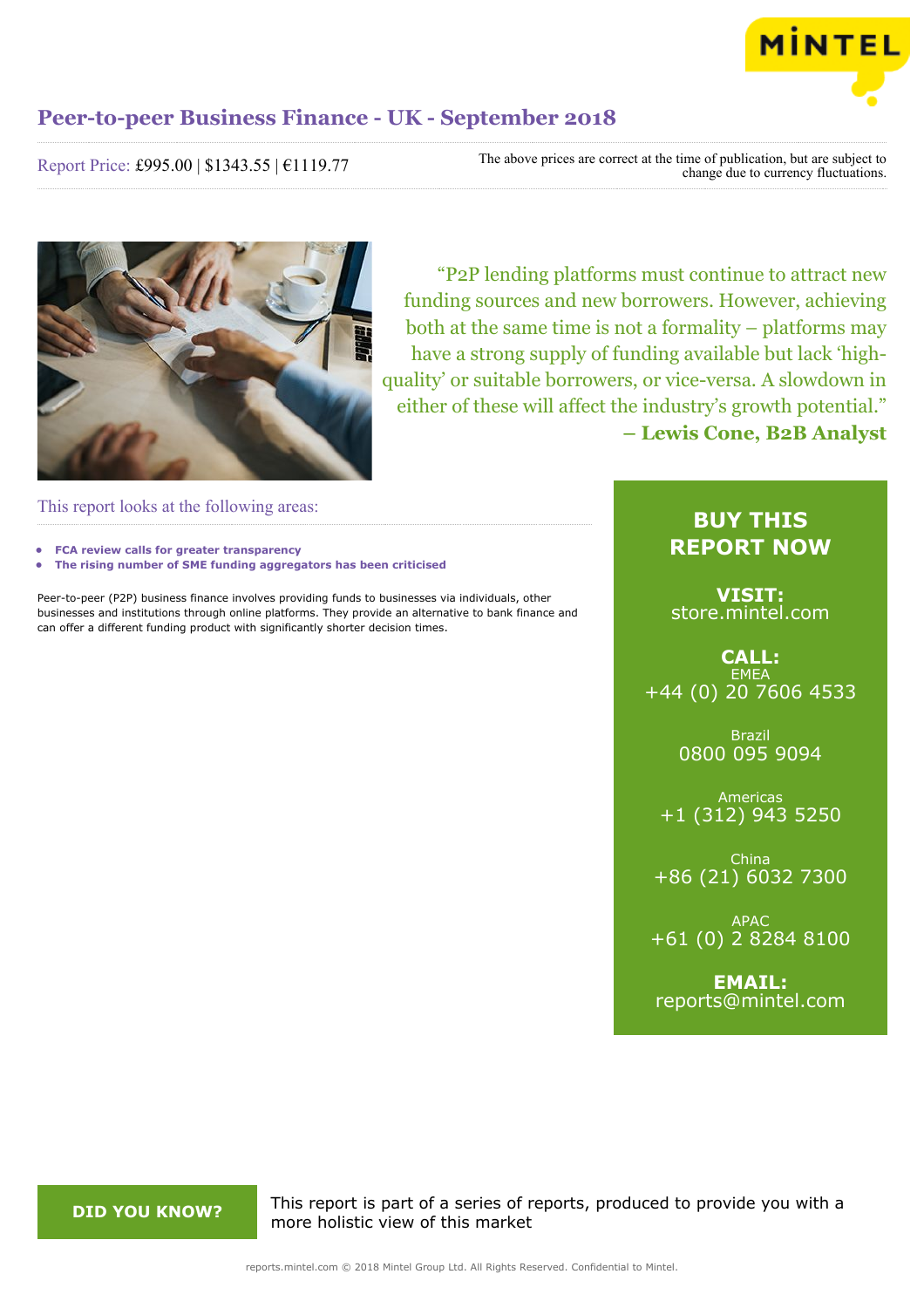

| Report Price: £995.00   \$1343.55   €1119.77 | The above prices are co |
|----------------------------------------------|-------------------------|
|----------------------------------------------|-------------------------|

The above prices are correct at the time of publication, but are subject to change due to currency fluctuations.

### **Table of Contents**

| <b>Overview</b>                                                                                                                      |
|--------------------------------------------------------------------------------------------------------------------------------------|
| What you need to know                                                                                                                |
| Covered in this Report                                                                                                               |
| <b>Executive Summary</b>                                                                                                             |
| The market                                                                                                                           |
| Market lending reaches all-time high in 2018<br>Figure 1: P2P business lending, 2014-18, by market value, (£ million)                |
| Property and construction obtain highest amount of lending<br>Figure 2: P2P business lending, 2018, by sector, (% of total lending)  |
| South East most common destination for P2P business lending<br>Figure 3: P2P business lending, 2018, by region, (% of total lending) |
| P2P business lending to rise by 75% to 2023<br>Figure 4: P2P business lending forecast, 2019-23, by market value, (£ million)        |
| Companies and brands                                                                                                                 |
| What we think                                                                                                                        |
| <b>Issues and Insights</b>                                                                                                           |
| FCA review calls for greater transparency                                                                                            |
| The facts                                                                                                                            |
| The implications                                                                                                                     |
| The rising number of SME funding aggregators has been criticised                                                                     |
| The facts                                                                                                                            |
| The implications                                                                                                                     |
| The Market - What You Need to Know                                                                                                   |
| Market lending reaches all-time high in 2018                                                                                         |
| Lending by sector                                                                                                                    |
| P2P business lending to rise by 75% to 2023                                                                                          |
| <b>Market Size</b>                                                                                                                   |
| Market lending reaches all-time high in 2018<br>Figure 5: P2P business lending, 2014-18, by market value, (£ million)                |
| <b>Market Segmentation</b>                                                                                                           |
| Lending by sector                                                                                                                    |
| Figure 6: P2P business lending, 2018, by sector, (% of total lending and $E$ million)                                                |
| Lending by region                                                                                                                    |
| Figure 7: P2P business lending, 2018, by region, (% of total lending and $E$ million)                                                |

**Market Forecast**

# BUY THIS REPORT NOW

**VISIT:** [store.mintel.com](http://reports.mintel.com//display/store/863089/) **CALL:** EMEA +44 (0) 20 7606 4533 | Brazil 0800 095 9094 Americas +1 (312) 943 5250 | China +86 (21) 6032 7300 APAC +61 (0) 2 8284 8100 **EMAIL:** [reports@mintel.com](mailto:reports@mintel.com)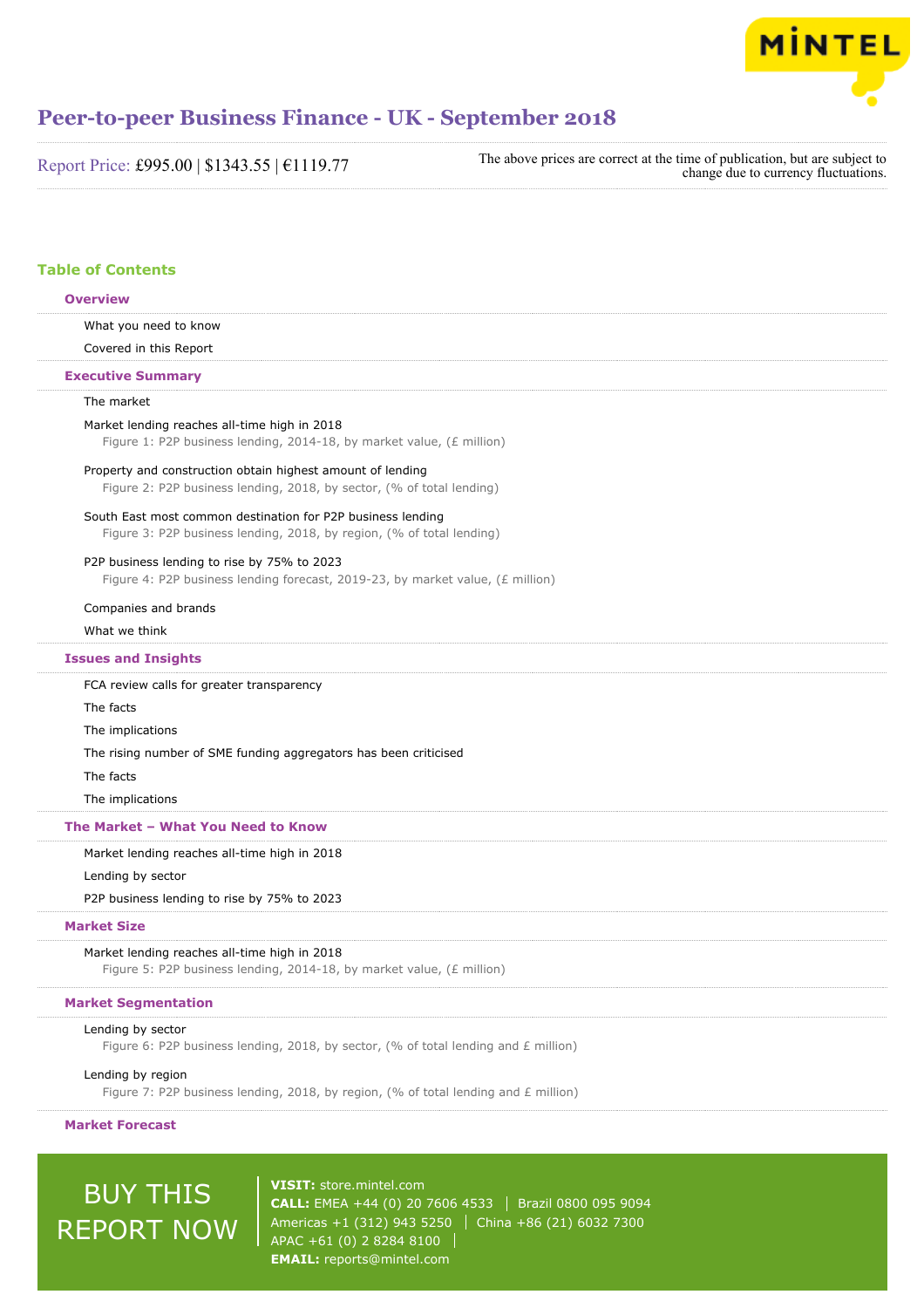

| Report Price: £995.00   \$1343.55   €1119.77 |  |  |  |
|----------------------------------------------|--|--|--|
|----------------------------------------------|--|--|--|

The above prices are correct at the time of publication, but are subject to change due to currency fluctuations.

Business lending to rise by 75% to 2023

Figure 8: P2P business lending forecast, 2019-23, by market value, (£ million)

Platforms must attract 'high quality' borrowers and diversify to continue growth

Mainstream lenders react to emerging alternative finance threat but collaboration could still occur

#### **The Impact of the Economy**

GDP growth rebounds in Q2 but challenges remain

Figure 9: GDP growth rate, Q2 2014-Q2 2018, (% change on previous quarter)

#### **Market Trends**

Business confidence turns positive in Q2 2018 which will influence demand for finance, but uncertainty remains Figure 10: Business confidence index, per half-year, Q4 2007-Q2 2018, (index figure)

#### Credit demand and availability rises for small businesses

Figure 11: Availability of corporate credit provided to small businesses in the past three months, Q3 2012-Q2 2018, (net percentage balance) Figure 12: Demand for corporate lending by small businesses in the past three months, Q3 2012-Q2 2018, (net percentage balance)

#### Nearly half of SMEs have never checked their credit score

Lenders shift focus to recurring revenue

#### **Market Drivers**

Brexit uncertainty still affecting lending environment

Accountants could help drive further growth in P2P lending

Open Banking initiative should drive product and service innovation

Lack of suitable SME finance offers significant opportunities

#### **Regulation and Industry Standards**

The Small Business, Enterprise and Employment Act

The Financial Services and Markets Act 2000 (Carrying on Regulated Activities by Way of Business) Order 2001

P2PFA Industry Standards

#### **Companies and Brands – What You Need to Know**

Institutional funding on the rise in the sector

Some lenders have scrapped manual lending in favour of automated lending

#### **Industry Structure**

Industry development

Institutional funding on the rise in the sector…

…with IFISAs also providing a funding boost

#### Market share

Figure 13: P2P business lenders, cumulative lending and market share, (in  $E$  million and %)

#### **Competitive Strategies**

Some lenders have scrapped manual lending in favour of automated lending

Lenders seek to specialise in certain product areas

#### **Company Profiles**

## BUY THIS REPORT NOW

**VISIT:** [store.mintel.com](http://reports.mintel.com//display/store/863089/) **CALL:** EMEA +44 (0) 20 7606 4533 Brazil 0800 095 9094 Americas +1 (312) 943 5250 | China +86 (21) 6032 7300 APAC +61 (0) 2 8284 8100 **EMAIL:** [reports@mintel.com](mailto:reports@mintel.com)